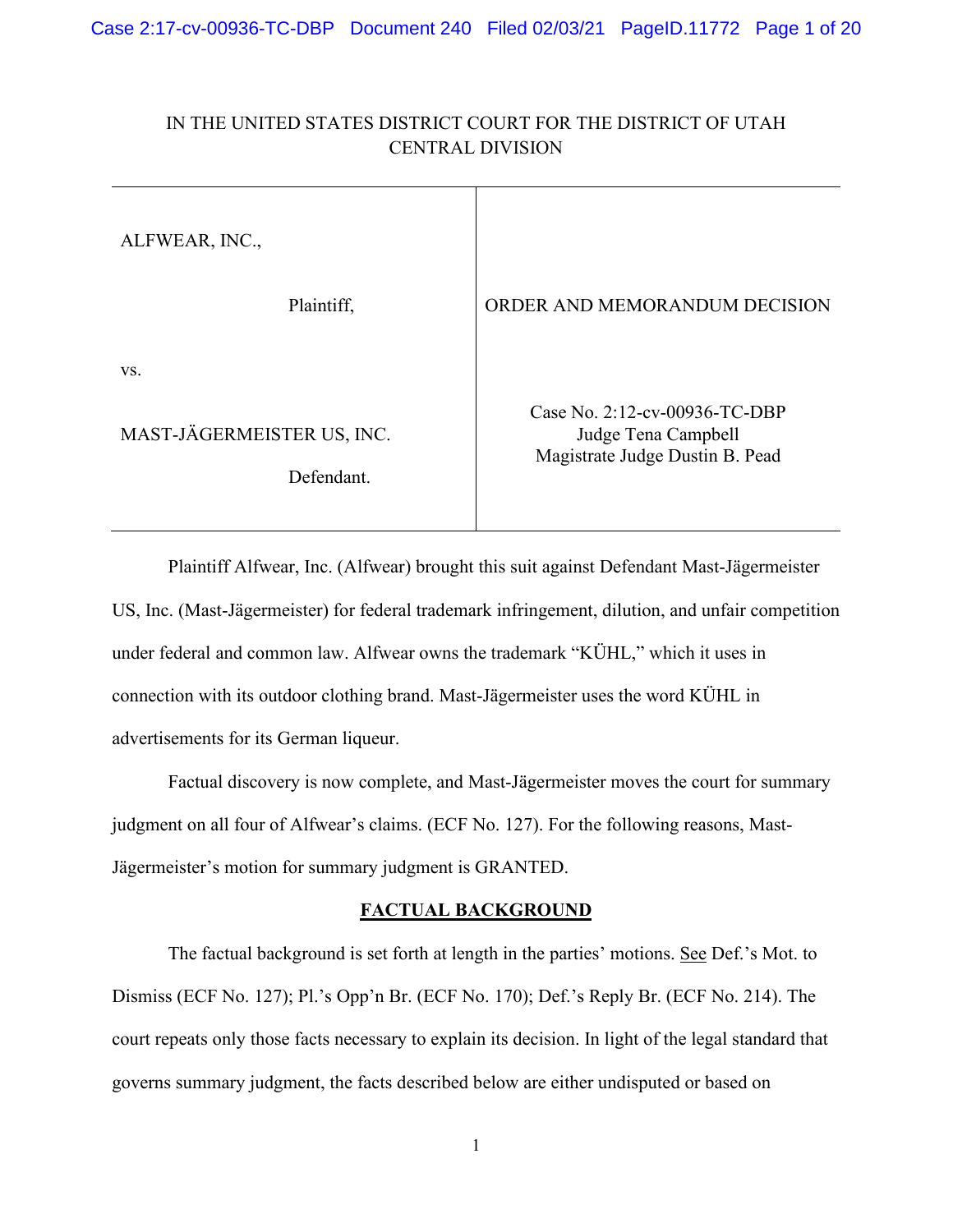evidence submitted as summary judgment exhibits and viewed in a light most favorable to the nonmoving party, Alfwear.

Alfwear is a Utah-based clothing company that manufactures and sells rugged outdoor apparel, such as fleece jackets and hiking pants. Alfwear sells clothes on its website and to retailers like REI and smaller outdoor gear shops. Alfwear owns the federally registered trademark KÜHL, [1](#page-1-0) which is the name of its clothing brand. It also uses KÜHL in connection with the sale of bottled water, wax, lip balm, mints, and posters. Alfwear's mark KÜHL is depicted on its website as follows:



Pl.'s Opp'n App. ("Opp'n App.") Ex. 5 (ECF No. 171-3).

Additionally, Alfwear acquired by assignment a federal trademark registration for KÜHL for use in connection with wine. [2](#page-1-1) Opp'n App. Ex. 58 (ECF No. 171-25). It has an active federal trademark application for KÜHL for use in connection with beer. [3](#page-1-2) Opp'n App. Ex. 43 (ECF No.

<span id="page-1-0"></span><sup>&</sup>lt;sup>1</sup> U.S. Patent and Trademark Office (USPTO) Reg. Nos. 1,990,375 (for rugged outdoor clothing); 3,916,866 (for belts, bottoms, hats, jackets, pants, shirts, shorts, tops); and 4,441,177 (for lip balm and bottled water).

<span id="page-1-1"></span><sup>2</sup> Reg. No. 92,075,170.

<span id="page-1-2"></span><sup>&</sup>lt;sup>3</sup> Serial No. 88463568.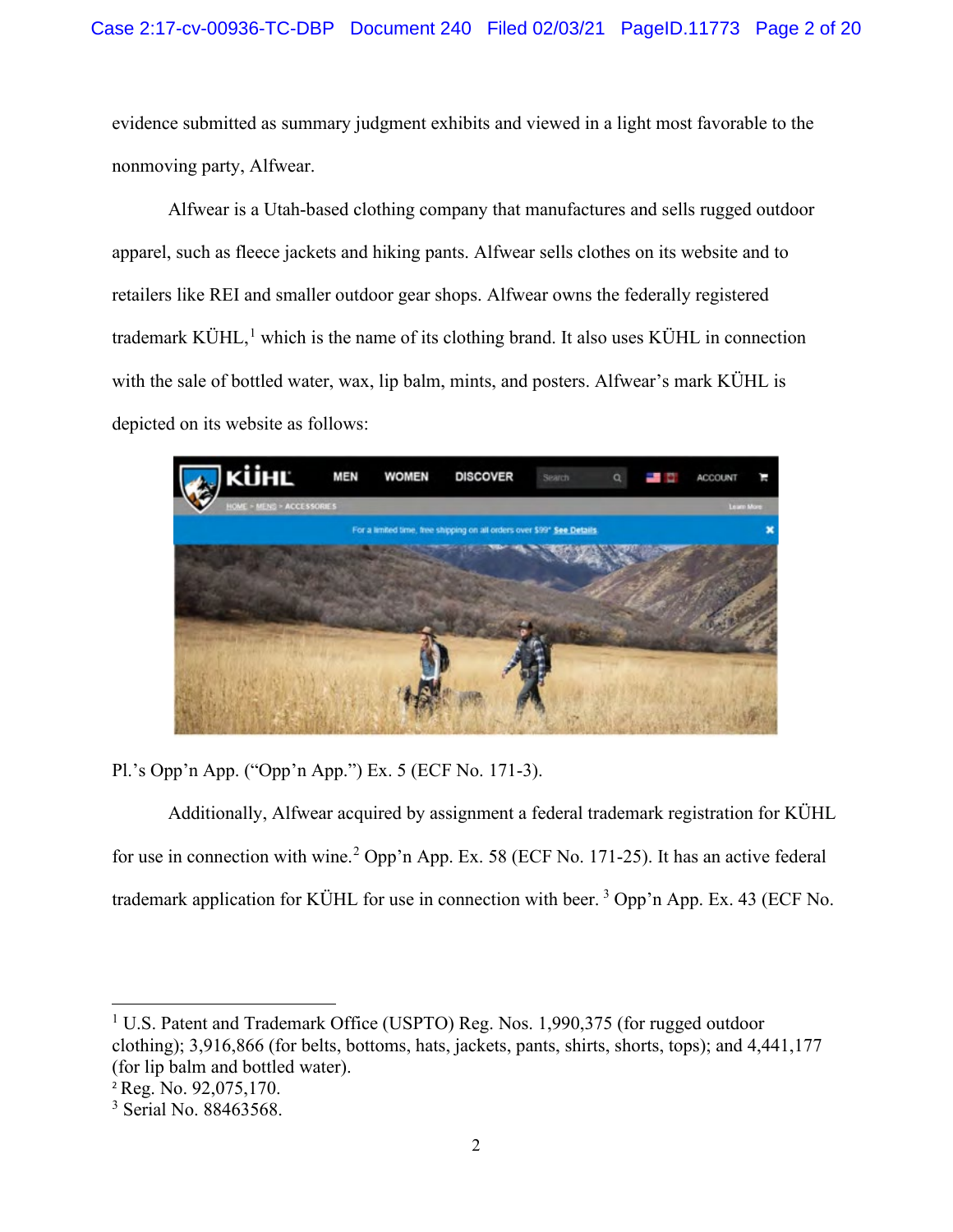171-16). But to date, Alfwear has not actually used KÜHL in connection with any alcoholic beverages. Def.'s App. Ex. 4 (Fay Dep.) at 116:22–117:1124 (ECF No. 127-12).

Mast-Jägermeister is the United States distributor of Jägermeister, a German herbal liqueur. Mast-Jägermeister sells its product to liquor distributors, that then sell it to liquor stores, bars, and restaurants where consumers purchase it.

In 2016, Mast-Jägermeister launched a rebranding campaign to reposition its brand from one associated with "pukey frat guys" and "college spring break parties" to something more sophisticated. Opp'n Br. at 19. As part of this marketing campaign, Mast-Jägermeister used the word KÜHL on billboards, in commercials, and as part of digital advertisements on the internet and social media.





Opp'n App. Ex. 30 at 1 (ECF No. 171-5); Ex. 31 at JAG000019 (ECF No. 171-6).

Most of Mast-Jägermeister's advertisements feature phrases like "DRINK IT ICE KÜHL, -18°C TO BE PRECISE," "ICE KÜHL," or "RUN TO A KÜHL SPOT." See Opp'n App. Ex. 30; 31. But a few advertisements use the word KÜHL alone. Opp'n Br. at 33; Opp'n App. Ex. 31 at JAG000052.

Although Alfwear's founder and Mast-Jägermeister's president met in person to try to resolve their trademark infringement concerns, they were unable to reach an agreement. See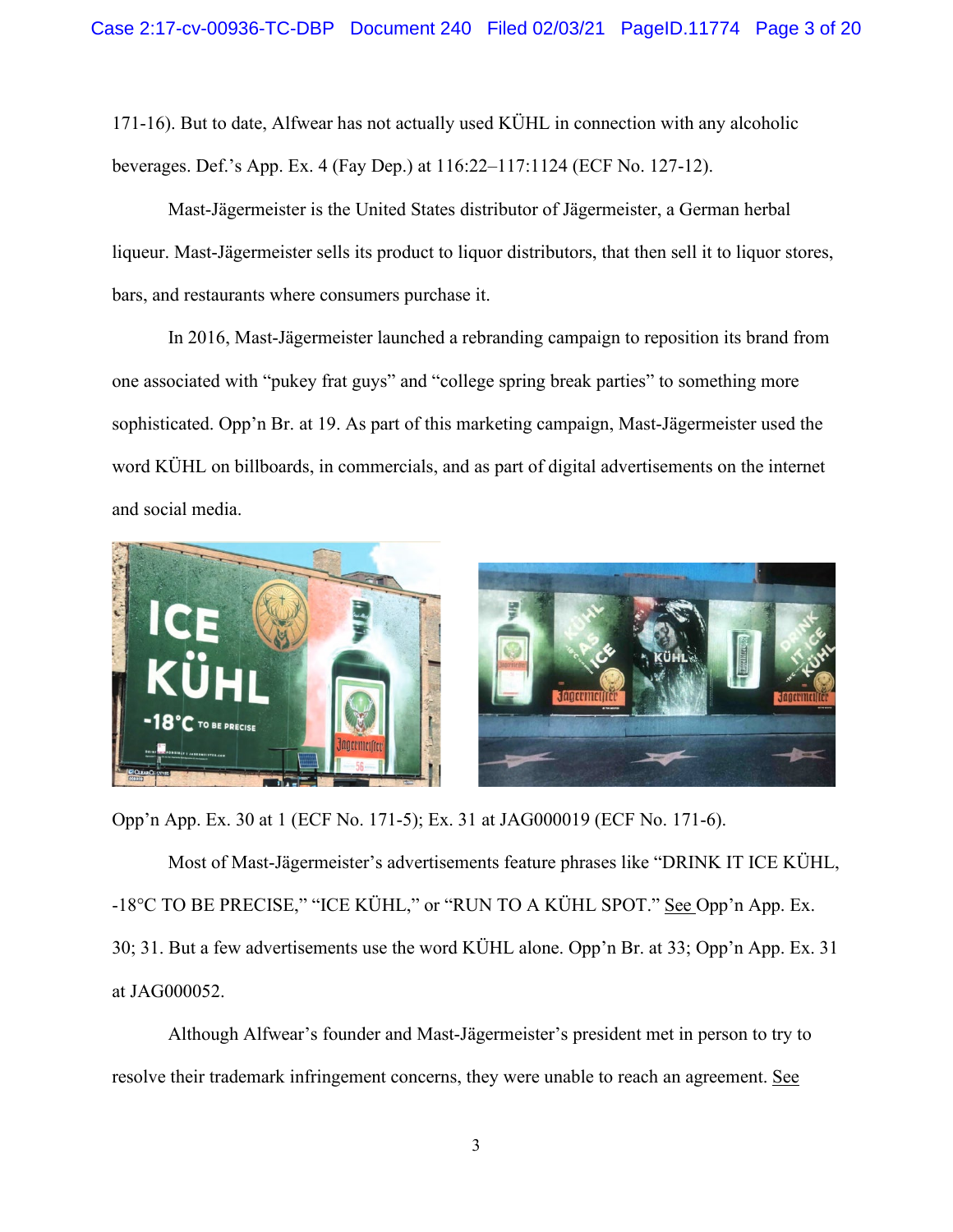Opp'n App. Ex. 1 (Boyle Dep.) at 102:15–106:11 (ECF No. 174-1). Alfwear filed this lawsuit against Mast-Jägermeister on August 17, 2017. Compl. (ECF No. 2).

## **LEGAL STANDARD**

"The court shall grant summary judgment if the movant shows that there is no genuine dispute as to any material fact and the movant is entitled to judgment as a matter of law." Fed. R. Civ. P. 56(a). "A fact is 'material' if, under the governing law, it could have an effect on the outcome of the lawsuit. A dispute over a material fact is 'genuine' if a rational jury could find in favor of the nonmoving party on the evidence presented." Tabor v. Hilti, Inc., 703 F.3d 1206, 1215 (10th Cir. 2013) (internal quotation omitted)).

"If the movant meets this initial burden, the burden then shifts to the nonmovant to set forth specific facts from which a rational trier of fact could find for the nonmovant." Talley v. Time, Inc., 923 F.3d 878, 893–94 (10th Cir. 2019) (internal quotation omitted). Should the nonmovant bear the burden of persuasion at trial, "[t]hese facts must establish, at a minimum, an inference of the presence of each element essential to the case." Id. (quoting Savant Homes, Inc. v. Collins, 809 F.3d 1133, 1137 (10th Cir. 2016)).

When evaluating a motion for summary judgment, the court must view the facts and draw all reasonable inferences in favor of the non-moving party. Tabor, 703 F.3d at 1215. But this is only true insofar as "there is a 'genuine' dispute as to those facts." Scott v. Harris, 550 U.S. 372, 380 (2007). "Where the record taken as a whole could not lead a rational trier of fact to find for the nonmoving party, there is no 'genuine issue for trial.'" Id. (quoting Matsushita Elec. Indus. Co. v. Zenith Radio Corp., 475 U.S. 574, 586–587 (1986)).

# **ANALYSIS**

#### **I. Trademark Infringement**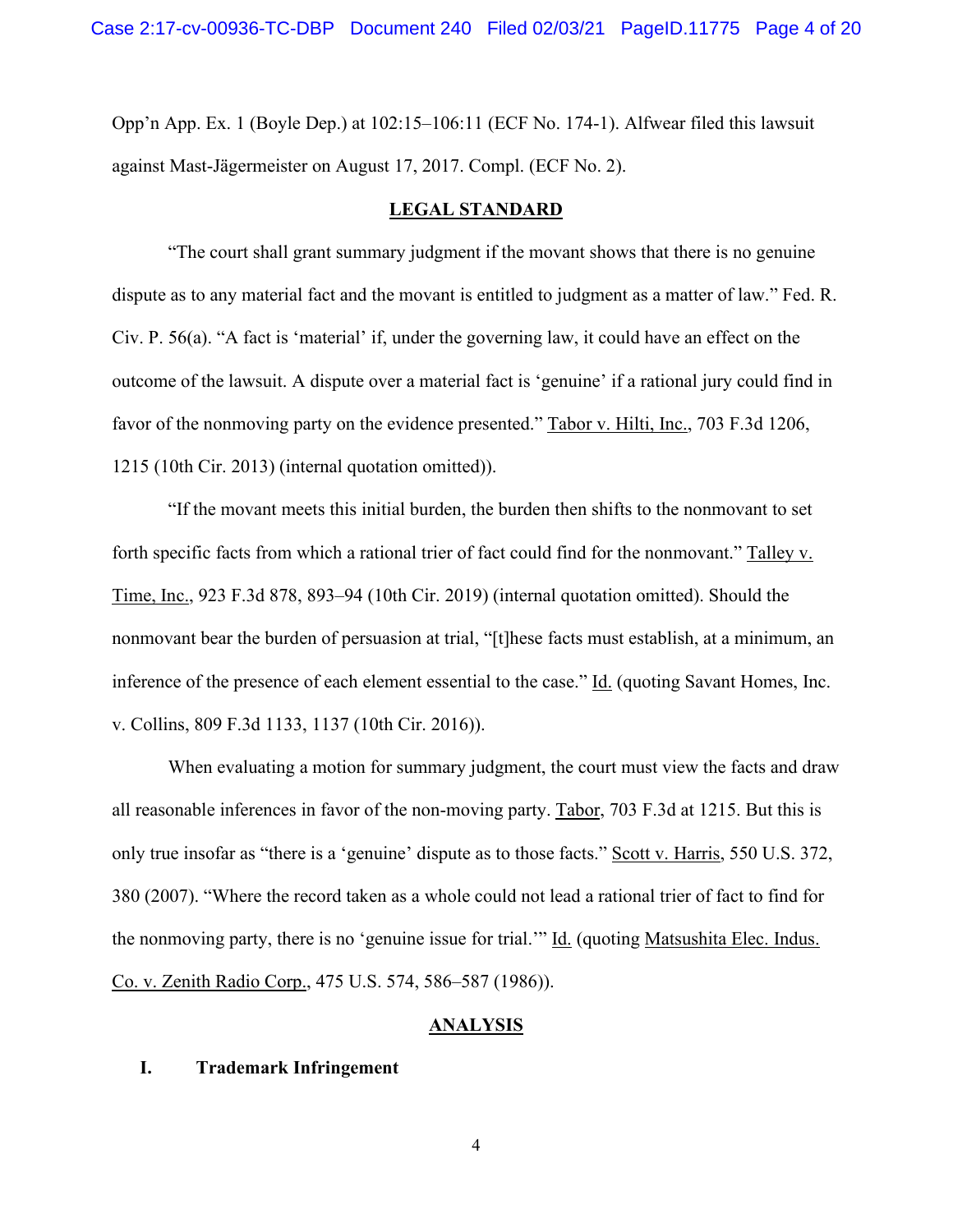In moving for summary judgment on Alfwear's federal trademark infringement claim under 15 U.S.C. § 1114(1), Mast-Jägermeister makes two principal arguments. First, Mast-Jägermeister invokes 15 U.S.C. § 1115(b)(4)'s fair use defense, explaining that it does not employ KÜHL as a trademark or source identifier. Instead, it uses KÜHL to merely describe the proper temperature of its liqueur. Second, Mast-Jägermeister maintains that no reasonable juror could find a likelihood of confusion between the parties' marks.

For the reasons set forth below, the court agrees with Mast-Jägermeister that there is no likelihood of confusion. Because likelihood of confusion is required for Alfwear to prevail on its trademark infringement claim, its absence stops this case from continuing to trial regardless of whether Mast-Jägermeister can also assert a fair use defense.

A trademark is "any word, name, symbol, or device, or any combination thereof ... to identify and distinguish his or her goods, including a unique product, from those manufactured or sold by others and to indicate the source of the goods, even if that source is unknown." 15 U.S.C. § 1127. To prevail on a trademark infringement claim, a plaintiff must establish that (1) it has a legal right to a mark and (2) that the defendant's use of a similar mark is likely to generate consumer confusion in the marketplace.[4](#page-4-0) See Affliction Holdings, LLC v. Utah Vap or Smoke, LLC, 935 F.3d 1112, 1114 (10th Cir. 2019).

In the Tenth Circuit, "likelihood of confusion is a question of fact [ ] amenable to summary judgment." Sally Beauty Co. v. Beautyco, Inc., 304 F.3d 964, 972 (10th Cir. 2002). Summary judgment will be granted if "no reasonable juror could find likelihood of confusion

<span id="page-4-0"></span><sup>4</sup> The parties do not dispute that Alfwear has a legal right to use the mark KÜHL, as Alfwear's federal registrations demonstrate that KÜHL is valid and protectable. See Beer Nuts, Inc. v. Clover Club Foods Co., 805 F.2d 920, 924 (10th Cir. 1986).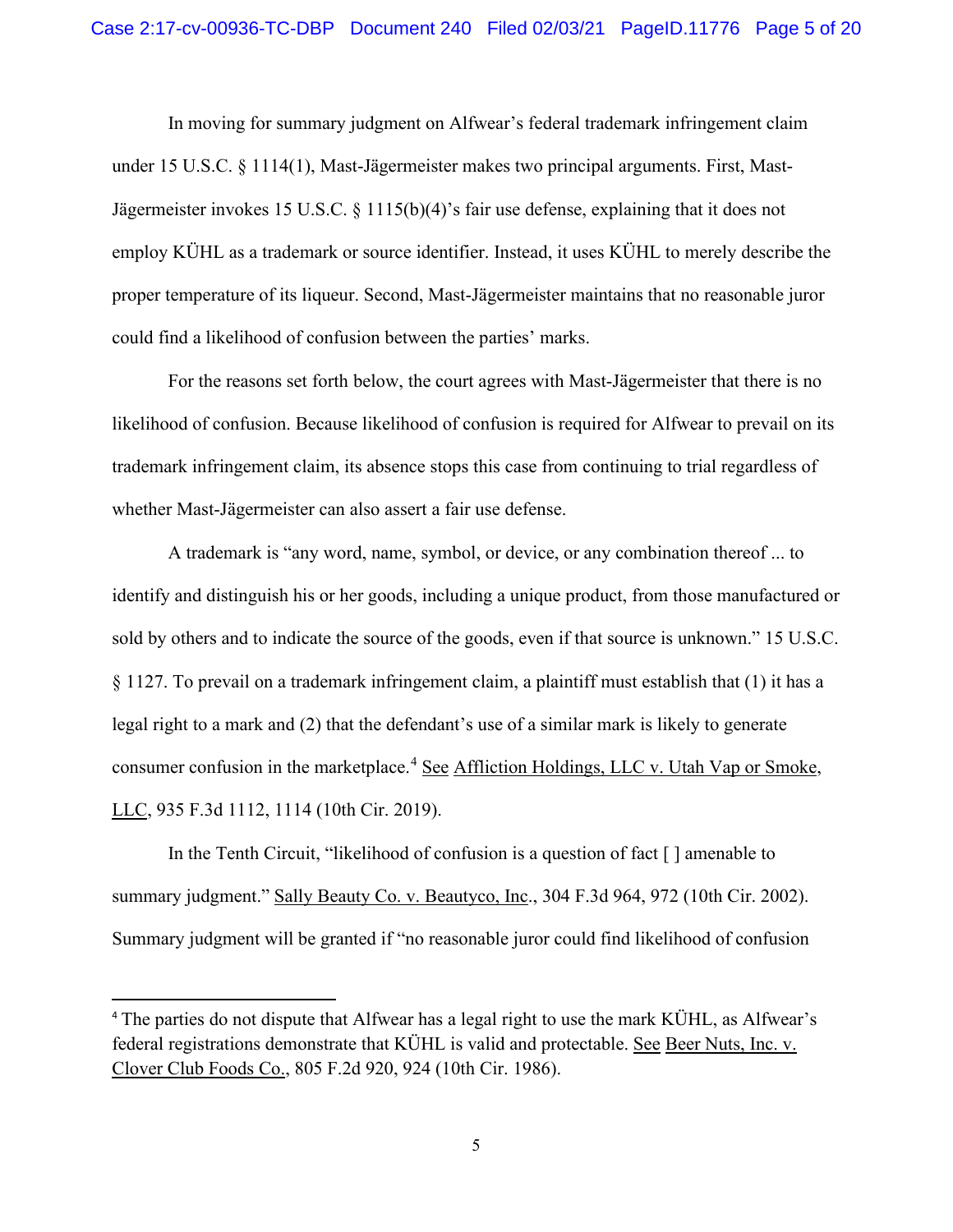between plaintiff's and defendants' marks." King of the Mountain Sports, Inc. v. Chrysler Corp., 185 F.3d 1084, 1093 (10th Cir. 1999).

In assessing whether there is a likelihood of confusion, the court considers the following, non-exhaustive list of factors:

- (1) the degree of similarity between the marks;
- (2) the intent of the alleged infringer in adopting its mark;
- (3) evidence of actual confusion;
- (4) similarity of products and manner of marketing;
- (5) the degree of care likely to be exercised by purchasers; and
- (6) the strength or weakness of the marks.

Sally Beauty Co., 304 F.3d at 972. Even though these factors are interrelated and no individual factor is dispositive, the degree of similarity is the most important factor. Id.; see also Team Tires Plus, Ltd. v. Tires Plus, Inc., 394 F.3d 831, 833 (10th Cir. 2005) ("At all times . . . the key inquiry is whether the consumer is likely to be deceived or confused by the similarity of the marks." (internal quotations omitted).

As discussed below, the majority of the factors demonstrate that there is no likelihood of confusion between the parties' use of KÜHL. Although the third factor—actual confusion weighs slightly in favor of Alfwear, the remaining factors strongly support Mast-Jägermeister.

#### **1. The degree of similarity between the marks.**

The degree of similarity between the parties' marks is tested on three levels: sight, sound, and meaning. King of the Mountain Sports, Inc., 185 F.3d at 1090. The marks' similarity is not measured in isolation. The court must also consider the "effect on marketplace presentation, including lettering style and logos, the placement of words within the marks, the item on which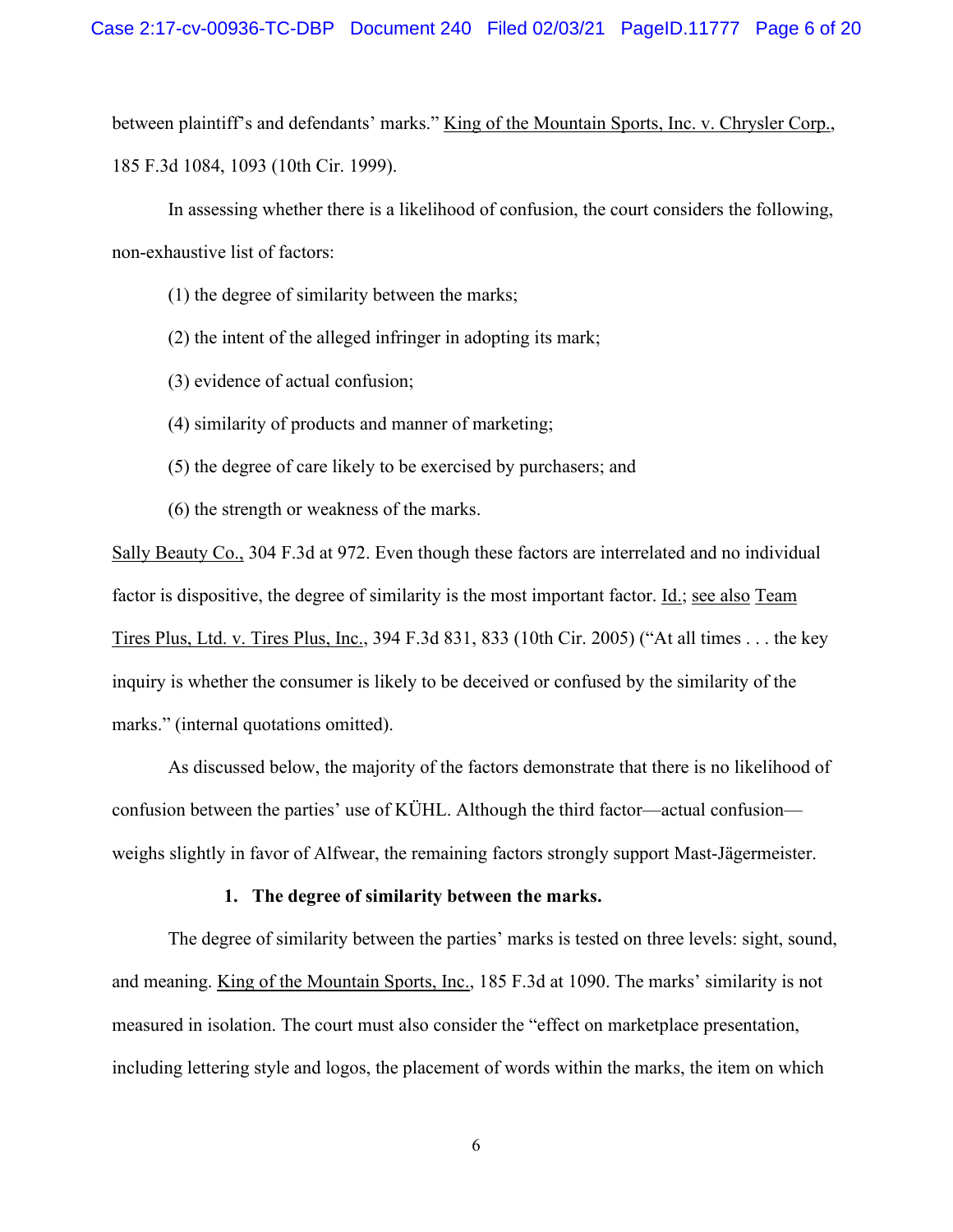the marks were placed, and the meaning of the marks." Affliction Holdings, 935 F.3d at 1115 (internal quotes omitted). "[I]t is axiomatic in trademark law that side-by-side comparison is not the test. The marks must be compared in the light of what occurs in the marketplace, not in the courtroom." Beer Nuts, Inc. v. Clover Club Foods Co., 711 F.2d 934, 941 (10th Cir. 1983) (internal quotes omitted).

Accordingly, "a lower degree of similarity is required when the marks are placed on closely related goods." Affliction Holdings, 935 F.3d at 1114–15. If a consumer encounters two related goods within the same market, that consumer would likely be confused even if the marks were only slightly similar. Nautilus Grp., Inc. v. ICON Health & Fitness, Inc., 372 F.3d 1330, 1345 (Fed. Cir. 2004). "On the other hand, even if two marks are identical, if they are encountered in different contexts, the consumer can often easily distinguish between the two products." Id.

Alfwear argues that Mast-Jägermeister's use of KÜHL is identical to its own. Both marks consist of the word KÜHL in capital letters, with an umlaut, and in a similar font. See Opp'n Br. at 3. But Alfwear's side-by-side comparison of the marks does not reflect the way in which consumers perceive the marks in the real world.

In the marketplace, the parties use KÜHL in different contexts, which significantly diminishes the marks' similarity. Alfwear uses KÜHL as brand name for its clothing line. It uses KÜHL as a stand-alone word that usually accompanies a logo of a stylized mountain peak. See Opp'n App. Ex. 5. On the other hand, Mast-Jägermeister uses KÜHL primarily in expressive phrases, like "DRINK IT ICE KÜHL." See Opp'n App. Ex. 31. The vast majority of Mast-Jägermeister's advertisements containing KÜHL also include images of the Jägermeister bottle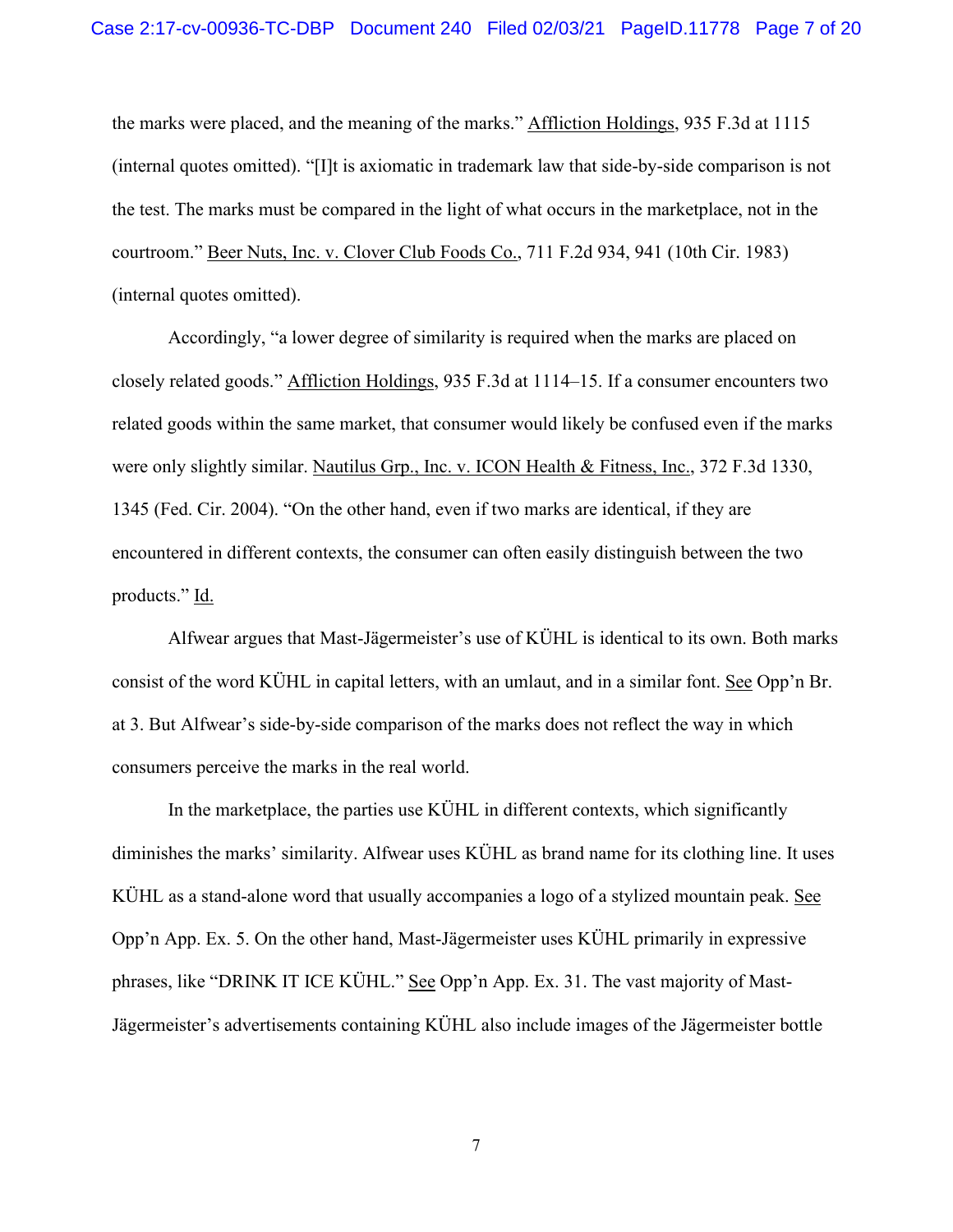or the Jägermeister logo (a deer head in front of a cross and star). See id. When the marks are actually encountered by consumers in the marketplace, there is little similarity:



Opp'n App. Ex. 38; Opp'n App. Ex. 31.

Moreover, the parties use KÜHL in connection with goods that are not closely related. Alfwear uses KÜHL as the name of its outdoor clothing line, and its clothing products usually bear the mark on a label or tag. Mast-Jägermeister uses KÜHL to advertise its herbal liqueur. It does not place the word directly on its products. Consequently, consumers can easily distinguish between the two marks. This factor strongly favors Mast-Jägermeister.

# **2. Mast-Jägermeister's intent in adopting the mark.**

The focus for this factor "is whether defendant had the intent to derive benefit from the reputation or goodwill of plaintiff." King of the Mountain Sports, 185 F.3d at 1091 (internal quotations omitted). Alfwear argues that Mast-Jägermeister, in an effort to change improve its "pukey frat guy," Jägerbomb-focused<sup>[5](#page-7-0)</sup> image, intentionally chose to use KÜHL with full knowledge of Alfwear's ownership of the mark. See Opp'n Br. at 75.

<span id="page-7-0"></span> $<sup>5</sup>$  A Jägerbomb is drink made by dropping a shot glass of Jägermeister into an energy drink such</sup> as Red Bull. See Collen Graham, Jäger Bomb, The Spruce Eats (Sept. 29, 2020) https://www.thespruceeats.com/jager-bomb-recipe-759713. The 2007 viral YouTube parody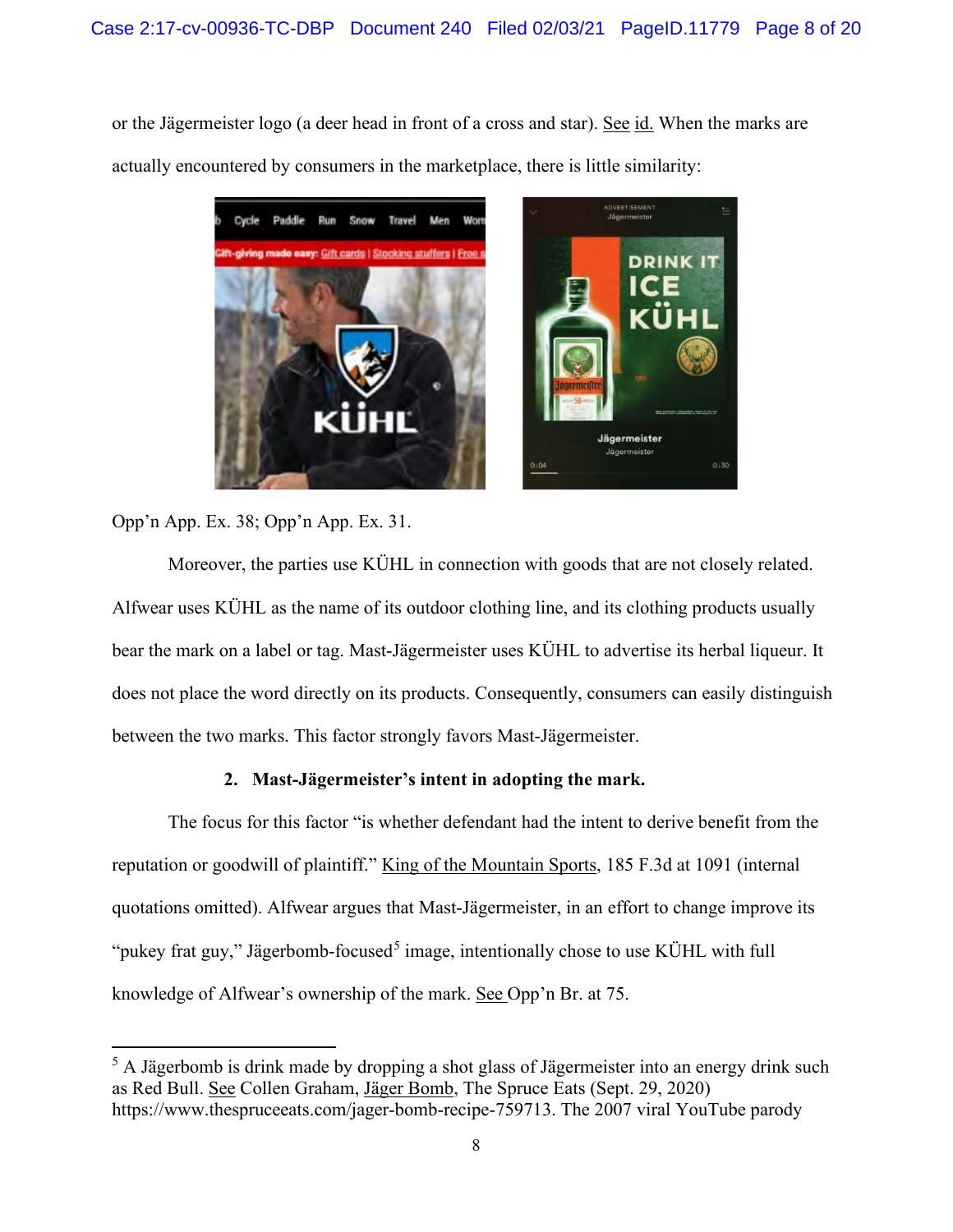Although it is undisputed that Mast-Jägermeister launched a rebranding campaign for its liqueur, Alfwear cannot demonstrate that Mast-Jägermeister intentionally attempted to trade on Alfwear's reputation in doing so. Mast-Jägermeister learned about Alfwear's registration of KÜHL during its rebranding campaign, but there are no facts showing that Mast-Jägermeister intended to copy Alfwear's mark in improving its own image. Nothing suggests that Mast-Jägermeister engaged in "purposeful manipulation" of its own advertisements to resemble Alfwear's KÜHL mark. Water Pik, Inc. v. Med-Sys., Inc., 726 F.3d 1136, 1158 (10th Cir. 2013) (quoting A & H Sportswear, Inc. v. Victoria's Secret Stores, Inc., 237 F.3d 198, 206 (3d Cir. 2000)).

To the contrary, it appears that Mast-Jägermeister intended to avoid infringement of Alfwear's mark by refraining from using KÜHL on any of its promotional clothing or apparel. See Opp'n App. Ex. 14 (Opperman Dep.) at 111:17–113:4 (ECF No. 174-14). This factor weighs in favor of Mast-Jägermeister.

#### **3. Evidence of actual confusion.**

Although "a party need not set forth evidence of actual confusion in order to prevail in a trademark-infringement action," Harvey Barnett, Inc. v. Shidler, 338 F.3d 1125, 1135 (10th Cir. 2003), "[a]ctual confusion in the marketplace is often considered the best evidence of likelihood of confusion." Universal Money Ctrs v. American Tel. & Tel. Co., 22 F.3d 1527, 1534 (10th Cir. 1994). Still, evidence of actual confusion is not necessarily conclusive of a likelihood of confusion. Universal Money Ctrs., 22 F.3d at 1535. "Isolated instances of actual confusion [may]

<sup>&</sup>quot;My New Haircut" portrayed Jägerbombs as a popular beverage choice for "broskis" seeking to get "wasted." See Tolly Taylor, The Biggest Bros in Viral Video History, brobible (Apr. 30, 2014) https://brobible.com/entertainment/article/biggest-bros-viral-videos/.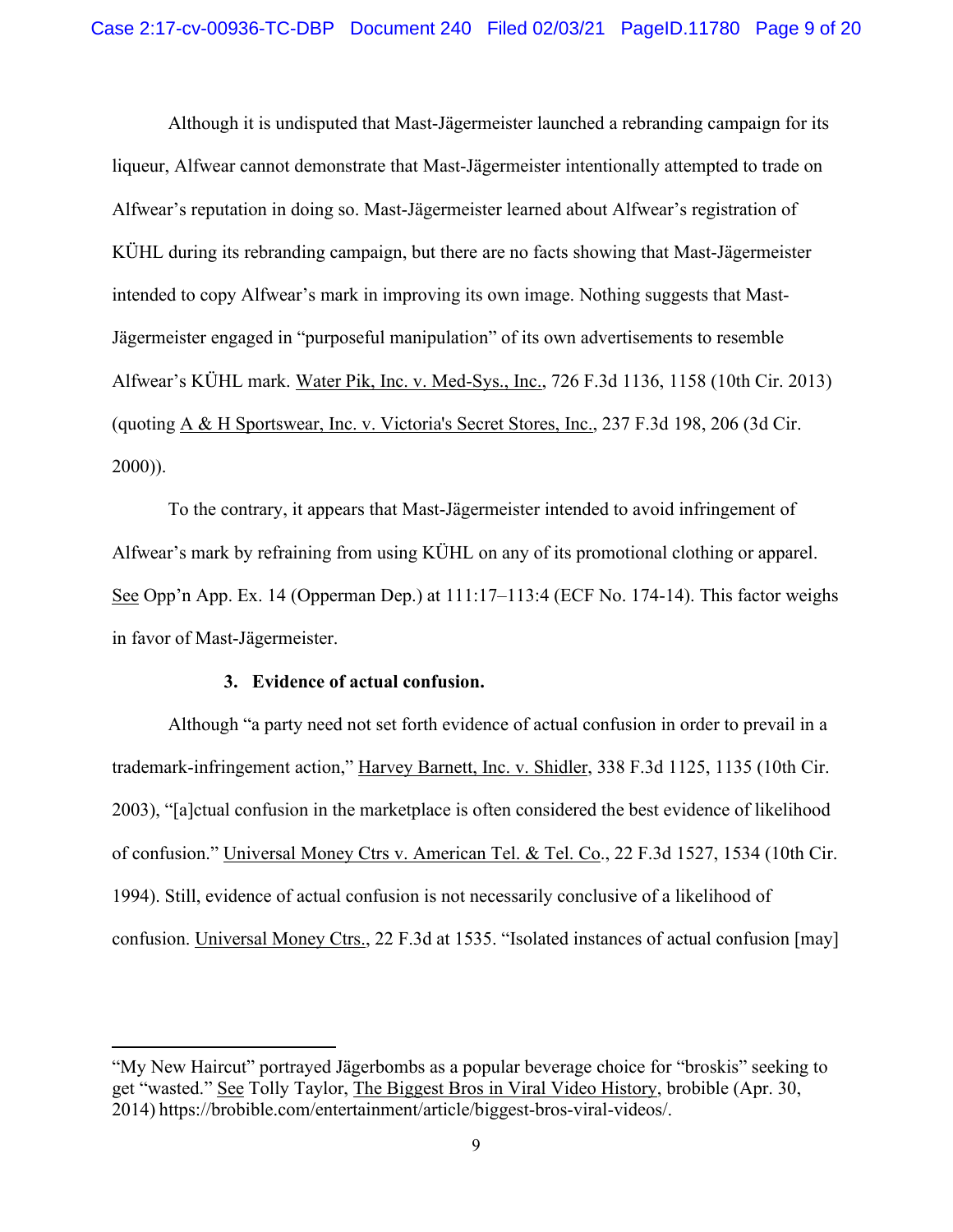be de minimis… De minimis evidence of actual confusion does not establish the existence of a genuine issue of material fact regarding likelihood of confusion." Id.

Alfwear presents two types of evidence of actual confusion: anecdotal examples observed by Alfwear's founder and president, Kevin Boyle, and the expert report of Dr. Michael Belch, who conducted a survey to measure customer confusion.

In his deposition, Mr. Boyle stated that on multiple occasions people asked him about "what was going on with KÜHL and Jägermeister." Opp'n App. Ex 1 at 49–52. But most of Mr. Boyle's references to actual confusion are vague and imprecise. <sup>[6](#page-9-0)</sup> At most, his statements show only isolated incidents of actual confusion. This anecdotal evidence is de minimis.

Additionally, Dr. Belch, Alfwear's expert witness, conducted a research study to measure consumers' "net confusion." Opp'n App. Ex. 17 (Belch R.) at 11 (ECF No. 174-17). Study participants were first presented with a screenshot of an Alfwear KÜHL ad on Facebook. Then, the participants were shown one of two Instagram ads–—one was a real ad used by Mast-Jägermeister, and the other was a fake ad used as a control. Participants were "asked to answer questions regarding the [Instagram] ads, as each appeared individually side-by-side with the KÜHL Facebook ad." Id. at 5. After analyzing participant's responses, Dr. Belch found that Mast-Jägermeister's "KÜHL AS ICE" and "DRINK IT ICE KÜHL" advertisements resulted in net confusion rates of 30.1% and 35.2%[7](#page-9-1) when compared to Alfwear's ad.

<span id="page-9-0"></span> $6$  Mr. Boyle also described a specific instance of confusion, in which Paul Oelerich, a magazine publisher with whom Alfwear has a relationship, expressed confusion about the parties' marks. Opp'n App. Ex 1 (Boyle Dep.) at 48:25–52:17. This is one anecdotal example of confusion, and it not enough to tip the scale in Alfwear's favor. See King of the Mountain Sports, 185 F.3d at 10921 (explaining that seven anecdotal examples of actual confusion did not support a finding of likelihood of confusion).

<span id="page-9-1"></span><sup>&</sup>lt;sup>7</sup> Confusion was measured by asking the participants whether they thought that the Jägermeister ads featuring the word KÜHL signified that Jägermeister was sponsored by or affiliated with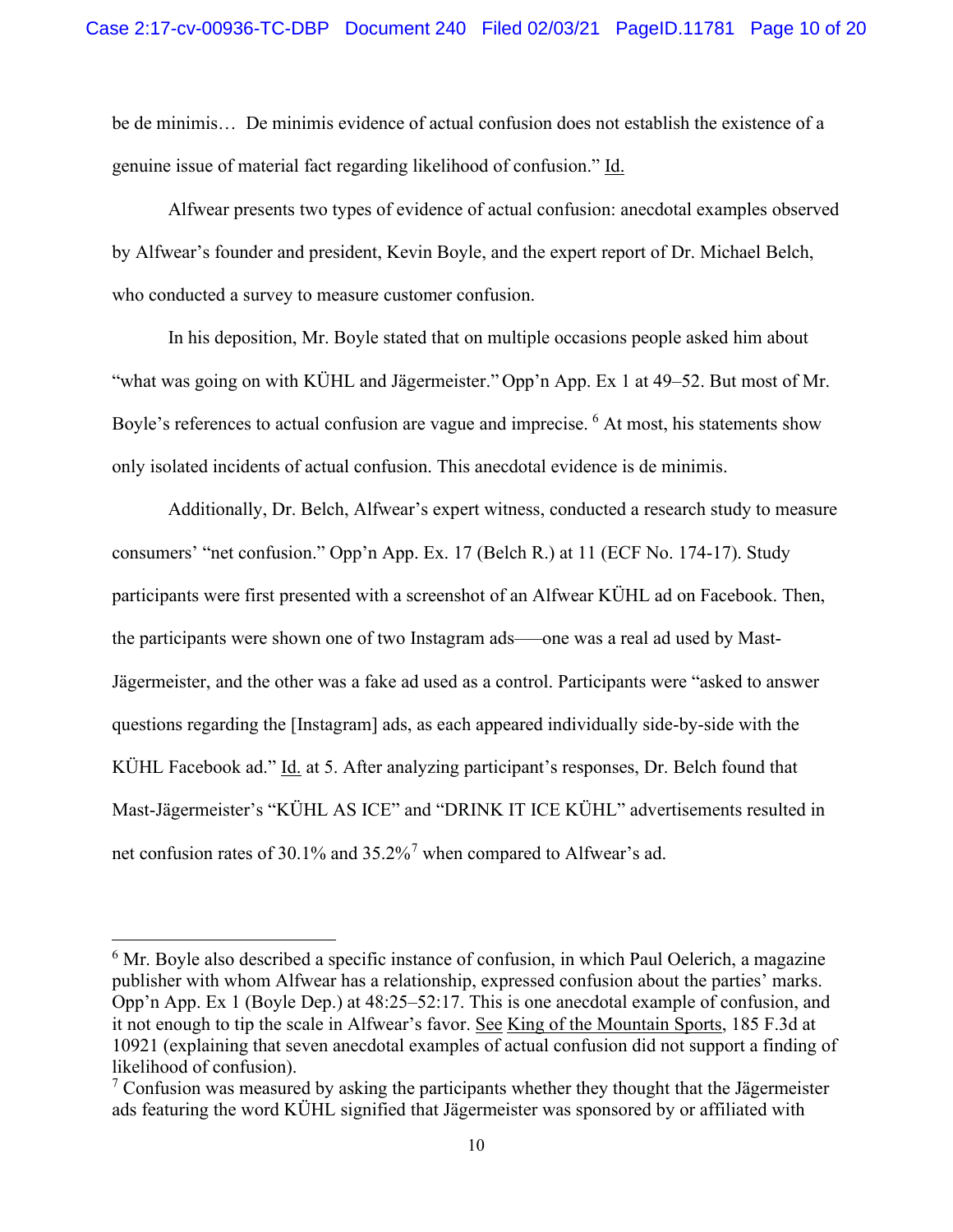Dr. Belch's report, viewed in a light favorable to Alfwear, does show some evidence of actual confusion. But it does not prove actual confusion in the marketplace. The confusion study presented participants with a side-by-side comparison of the parties' marks in an isolated setting. This is not the way in which courts analyze likelihood of confusion, as explained above. Without any marketplace context, it is likely that Dr. Belch's study participants were more confused by the parties' marks than they would have been in the real world.

Though Dr. Belch's report provides some evidence of actual confusion, it is not enough to overcome all of the other factors which weigh against a likelihood of confusion finding.

# **4. Similarity between the parties' products and manner of marketing.**

Generally, "[t]he greater the similarity between the products and services, the greater the likelihood of confusion." King of the Mountain Sports, 185 F.3d at 1092. "The possibility of confusion is greatest when products reach the public by the same retail outlets." Beer Nuts, Inc. 711 F.2d at 941 (internal citations omitted).

Here, the parties' products are very distinct: Alfwear sells rugged, outdoor apparel and Mast-Jägermeister sells a German herbal liqueur. Alfwear sells clothing on its website and to retailers like REI; Mast-Jägermeister sells alcohol to liquor stores, bars, and restaurants. Alfwear's brand imagery focuses on people wearing its clothing during outdoor activities in beautiful natural settings, while Mast-Jägermeister presents images of icy bottles, shot glasses, and people drinking at dark bars and parties. See Opp'n App. Exs. 5, 30, 31, 36.

Alfwear points out that both parties use the internet and social media to market their products. But just because both parties advertise online does not mean their digital ads reach the

Alfwear. Some participants were also asked whether they thought Mast-Jägermeister had received permission from Alfwear to use the word KÜHL. Opp'n App. Ex 17 (Belch R.) at 8–9.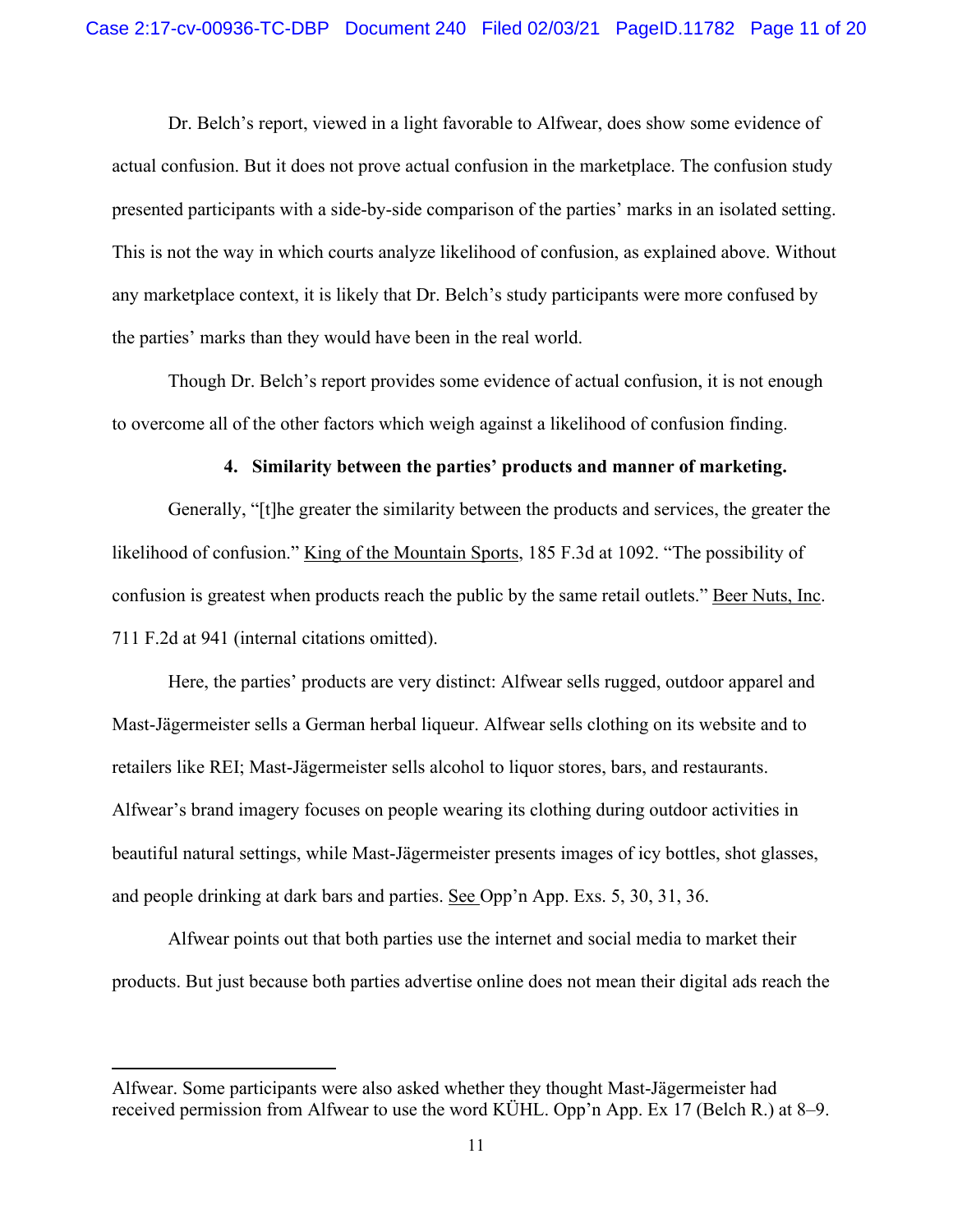same consumers or even the same demographics. "Today, it would be the rare commercial retailer that did not advertise online, and the shared use of a ubiquitous marketing channel does not shed much light on the likelihood of consumer confusion." Network Automation, Inc. v. Advanced Sys. Concepts, Inc., 638 F.3d 1137, 1151 (9th Cir. 2011).

Alfwear also notes that Mast-Jägermeister sells clothing on its website. Mast-Jägermeister does sell some promotional apparel, although the word KÜHL is not placed on any clothing. See Opp'n App. Exs. 36, 44. In fact, the word KÜHL is only used once in a description of a hat: "Your drinks are perfekt ice kühl, your head is not. Keep warm, while cooling down with this ribbed beanie hat in green with orange Jägermeister logo tag." Id. Ex. 36 at 1.

Mast-Jägermeister's sale of clothing presents only a "miniscule overlap" between the parties' products. See Big Dog Motorcycles, L.L.C. v. Big Dog Holdings, Inc., 402 F. Supp. 2d 1312, 1330 (D. Kan. 2005) ("[A]lthough the parties' product lines are similar with respect to apparel and collectibles, the significance of that similarity is diminished by the fact that the two companies generally occupy two separate and distinct market niches."). Alfwear and Mast-Jägermeister occupy diverse market niches, and Mast-Jägermeister is unquestionably focused on selling alcohol, not clothing. Mast-Jägermeister's sale of promotional clothing does not overshadow this fact.

Finally, Alfwear maintains that the parties' markets overlap because they both sponsor and advertise at sporting events. Alfwear uses KÜHL to sponsor auto and cycling races, and Mast-Jägermeister has sponsored the National Basketball Association finals and National Hockey League Stanley Cup finals. See Opp'n App. Exs. 45, 46. But Alfwear provides no evidence that Mast-Jägermeister used the world KÜHL in connection with its NBA and NHL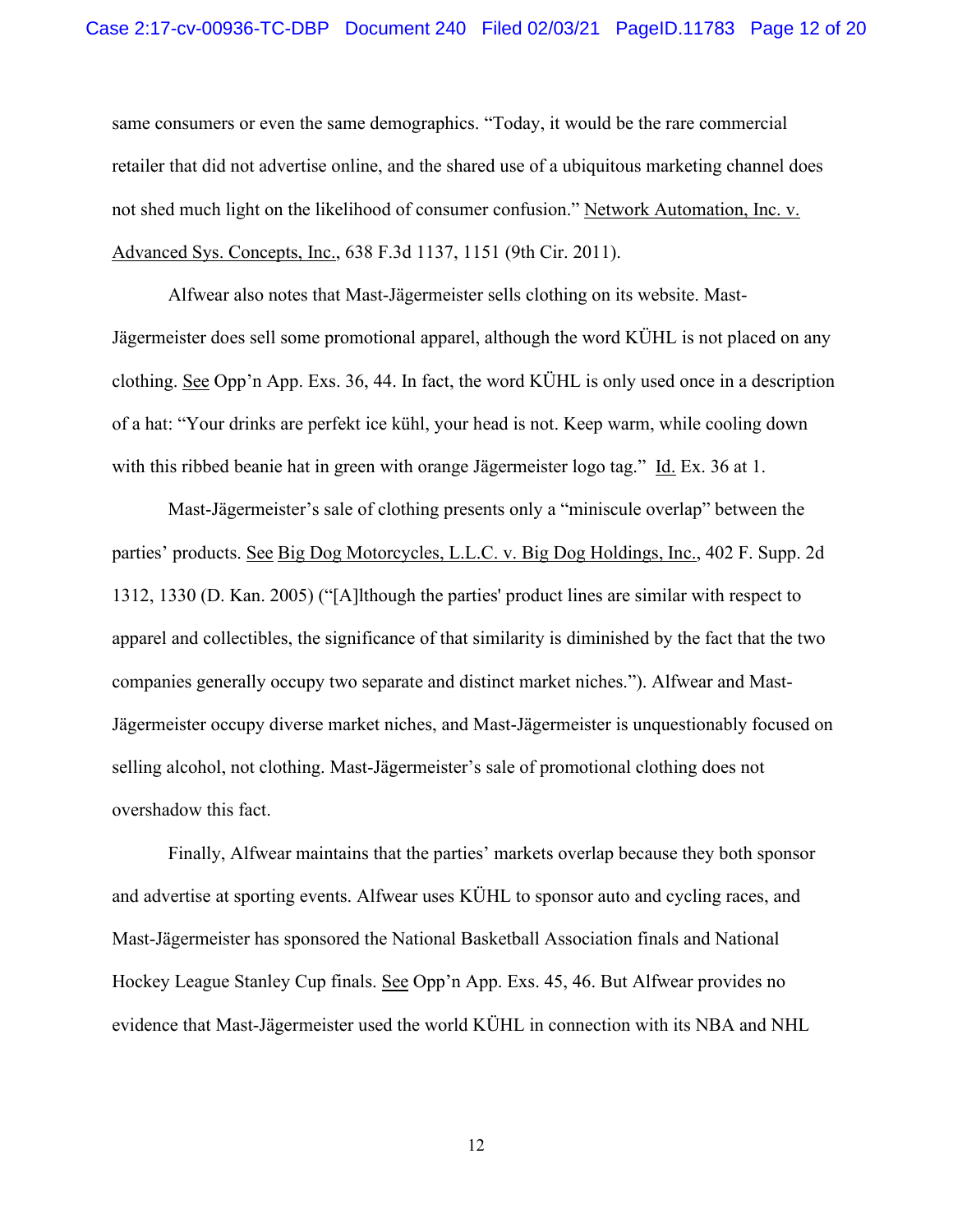sponsorships. And though these events can all be categorized as sports, they are different kinds of sporting events and likely attract different consumers.

There is little similarity between the parties' products and marketing channels. This factor weighs in favor of Mast-Jägermeister.

#### **5. Degree of care exercised by purchasers.**

"A consumer exercising a high degree of care in selecting a product reduces the likelihood of confusing similar trade names." King of the Mountain Sports, 185 F.3d at 1092. Generally, consumers are more careful when purchasing more expensive products. See Icon Health & Fitness, Inc. v. Nautilus Grp., Inc., No. 1:02CV00109TC, 2004 WL 6031124, at \*11 (D. Utah Dec. 21, 2004).

Alfwear's clothing is "probably the second-most-expensive brand in the outdoor industry. Maybe third." Opp'n App. Ex. 1 (Boyle Dep.) at 133:23–24. It is "high-end" and is "only found in high-end, great shops . . . and some of the best department stores." Id. at 22:8; 97:6–10. Alfwear acknowledges that it is not interested in selling to customers who do not exercise a high degree of care in making purchases: "We want people who want to buy great . . . [w]e don't make crap, and we don't want to sell to people who care about that." Id. at 47:18–48:10. Considering that customers choose to buy KÜHL clothing because of its high quality, they likely exercise a high degree of care when they purchase Alfwear's products. This factor favors Mast-Jägermeister.

# **6. The strength or weakness of the marks.**

Courts evaluate two aspects of a senior mark's strength: conceptual strength—"the placement of the mark on the distinctiveness or fanciful-suggestive-descriptive spectrum"—and commercial strength—recognition by consumers in the marketplace. King of the Mountain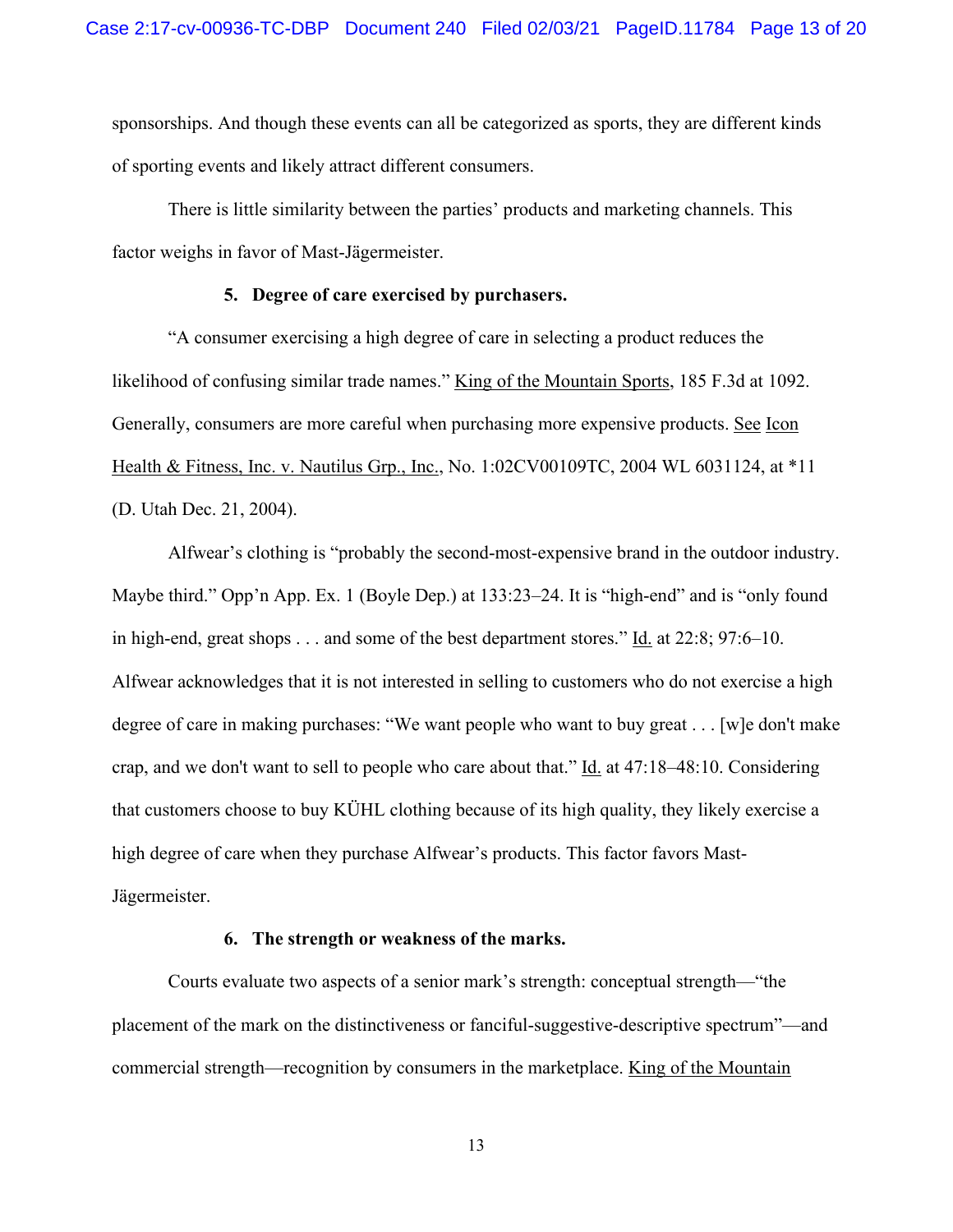Sports, 185 F.3d at 1093. If the senior mark is conceptually and commercially strong, use of that mark by another can give rise to likelihood of confusion, even if the use occurs in connection with a totally distinct product. Id.

A mark's conceptual strength is evaluated based on its degree of distinctiveness. From strongest to weakest, the degrees of distinctiveness are: fanciful, arbitrary, suggestive, descriptive, and generic. Id. Fanciful marks are words that have been invented or created for the sole purpose of being used as a trademark, like Kodak or Exxon. First Sav. Bank, F.S.B. v. First Bank Sys., Inc., 101 F.3d 645, 655 (10th Cir. 1996). An arbitrary mark has "a common meaning unrelated to the product for which it has been assigned," such as Apple computers or Camel cigarettes. Id. Suggestive marks suggest, rather than describe, some quality or ingredient of the goods, while descriptive marks actually describe one or more of the product's characteristics or qualities. Water Pik, 726 F.3d at 1152–53 ("Suggestive terms are those which require the buyer to use thought, imagination, or perception to connect the mark with the goods, whereas descriptive terms are those which directly convey to the buyer the ingredients, qualities, or characteristics of the product.") (internal quotations omitted). Generic marks identify "only a general class of goods to which a specific product may belong." Id.

The parties profoundly disagree about the conceptual strength of Alfwear's KÜHL mark. Alfwear argues that it is fanciful because it is "not an English word and does not create an intrinsic relationship to Alfwear's products." Opp'n Br. at 84. Mast-Jägermeister contends that KÜHL is descriptive because it merely reflects "the cold weather in the outdoors where the clothing is worn" or "a positive characterization of its clothing products—i.e., that they are cool." Def.'s Reply Br. at 92.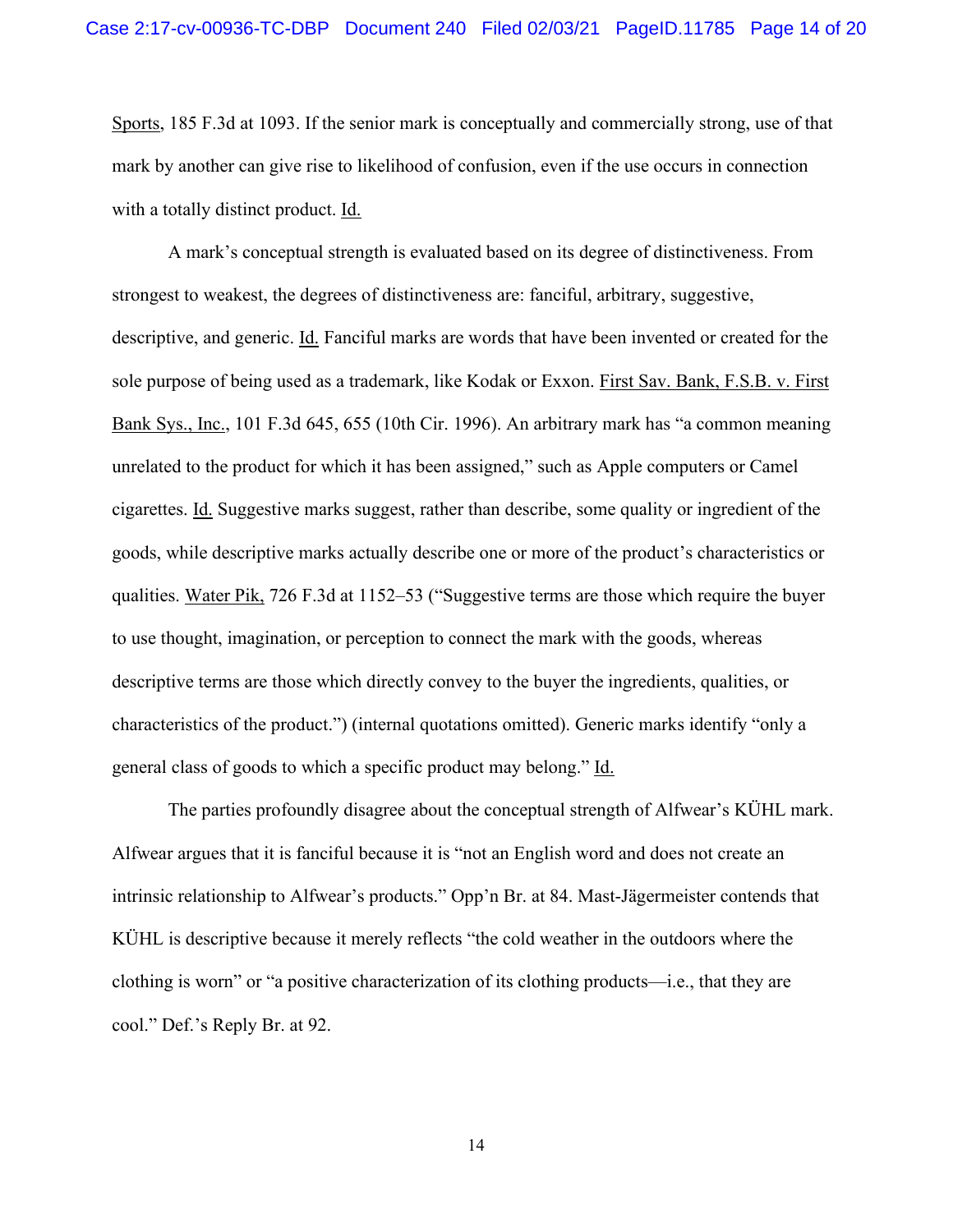KÜHL is at least suggestive on the conceptual strength spectrum. KÜHL vaguely suggests characteristics of Alfwear's clothes—that they are cool, as in hip and trendy, and that they should be worn in cold or chilly environments. KÜHL is not quite descriptive because it takes some imagination to reach a conclusion about the nature or quality of Alfwear's clothes. Because KÜHL is at least suggestive, it is conceptually strong, because marks, "[s]uggestive, fanciful, and arbitrary marks are considered inherently distinctive," unlike descriptive marks. Water Pik, 726 F.3d at 1152.

But KÜHL's conceptual strength is not enough to overcome its lack of commercial strength. A mark's commercial "strength" is tested by the "marketplace recognition of the value of the mark." King of the Mountain Sports, 185 F.3d at 1093. Relevant factors include: "direct evidence, such as consumer surveys or testimony from consumers," and evidence of "(1) the length and manner of the mark's use, (2) the nature and extent of advertising and promotion of the mark and (3) the efforts made in the direction of promoting a conscious connection, in the public's mind, between the name or mark and a particular product or venture." Water Pik, 726 F.3d at 1154.

In support of KÜHL's commercial strength, Alfwear points out that it has been using KÜHL in connection with its products for over 25 years. Its net sales from 2018 to 2020 exceeded \$200 million, and it has spent "millions" in advertising. Opp'n Br. at 86.

According to the Tenth Circuit, "[e]vidence that [a party's] products had millions of users and that its products were sold through well-known retailers does not tell us whether the sales were stimulated by the mark." Water Pik, 726 F.3d at 1154–55. Similarly here, Alfwear's data about sales and marketing expenditures speaks little about whether the public perceives KÜHL to be connected to Alfwear's products.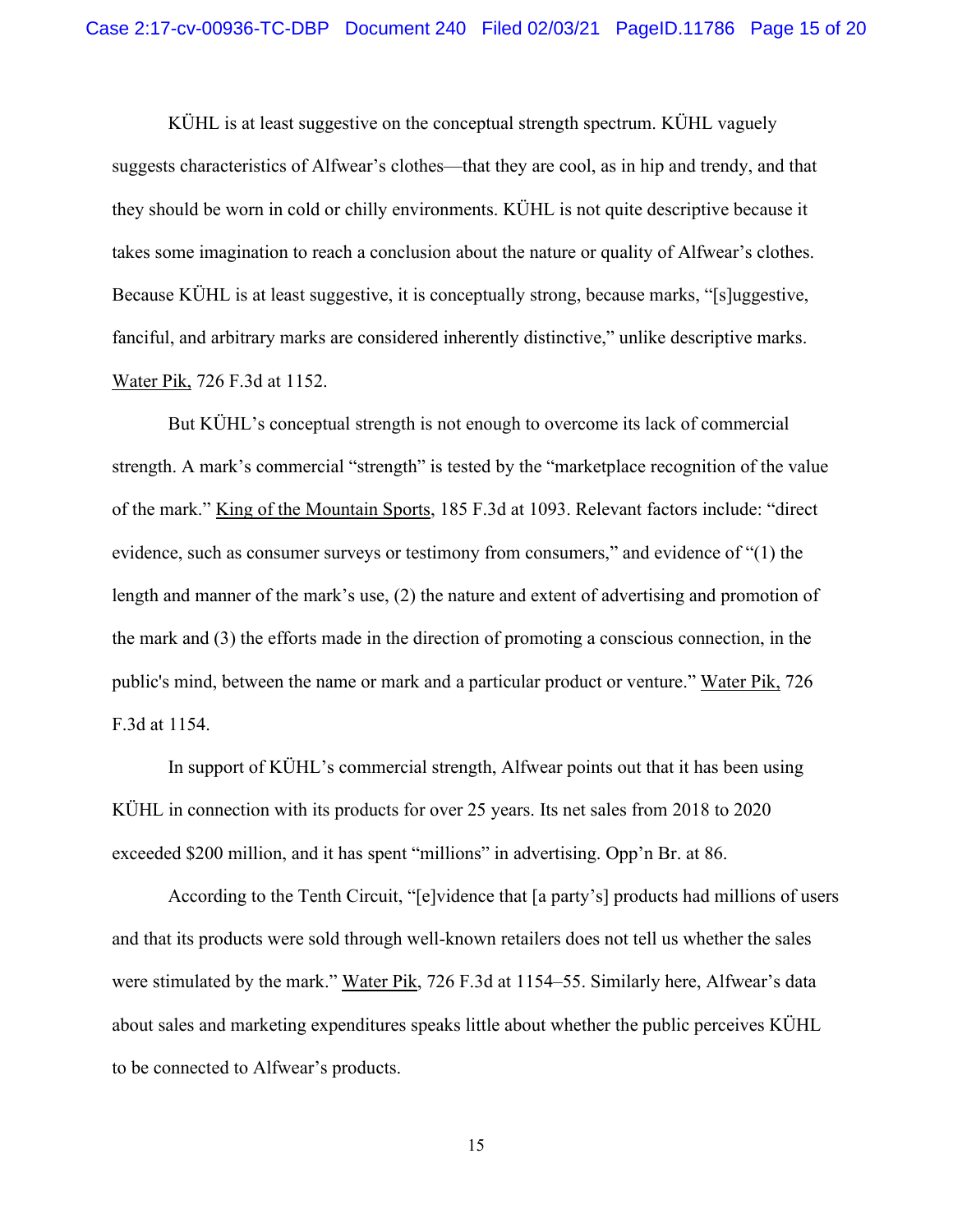Though KÜHL is conceptually strong, Alfwear cannot show sufficient commercial strength to tilt this factor in its favor.

To conclude, the likelihood of confusion factors weigh heavily in favor of Mast-Jägermeister. No reasonable juror could find a likelihood of confusion between the parties' marks. Because Alfwear's trademark infringement claim cannot advance, the court does not address Mast-Jägermeister's fair use defense.

#### **II. Unfair Competition**

Somewhat related to trademark infringement, Alfwear brings two unfair competition claims against Mast-Jägermeister: federal unfair competition under 15 U.S.C. § 1125(a) and common law unfair competition. Mast-Jägermeister moves for summary judgment on both.

Trademark infringement under federal law is a type of unfair competition. Utah Lighthouse Ministry v. Found. for Apologetic Info. & Research, 527 F.3d 1045, 1050 (10th Cir. 2008). The two claims have virtually identical elements—a legal right to a mark and likelihood of confusion—and are usually addressed together. Alfwear's federal unfair competition claim directly mirrors its federal trademark infringement claim. Because Alfwear cannot show likelihood of confusion, there is no separate factual issue for trial in regard to federal unfair competition.

Alfwear also sues Mast-Jägermeister under common law, stating that Mast-Jägermeister's use of the word KÜHL causes "confusion by the public and constitutes common law unfair competition." Compl. at ¶ 39. Under Utah common law, "unfair competition includes—but is not limited to—passing off, palming off, imitating, and causing or likely causing confusion or deception." Overstock.com, Inc. v. SmartBargains, Inc., 192 P.3d 858, 862 (Utah 2008); see also Big Squid, Inc. v. Domo, Inc., No. 2:19-CV-193, 2019 WL 3555509, at \*10 n.154 (D. Utah Aug.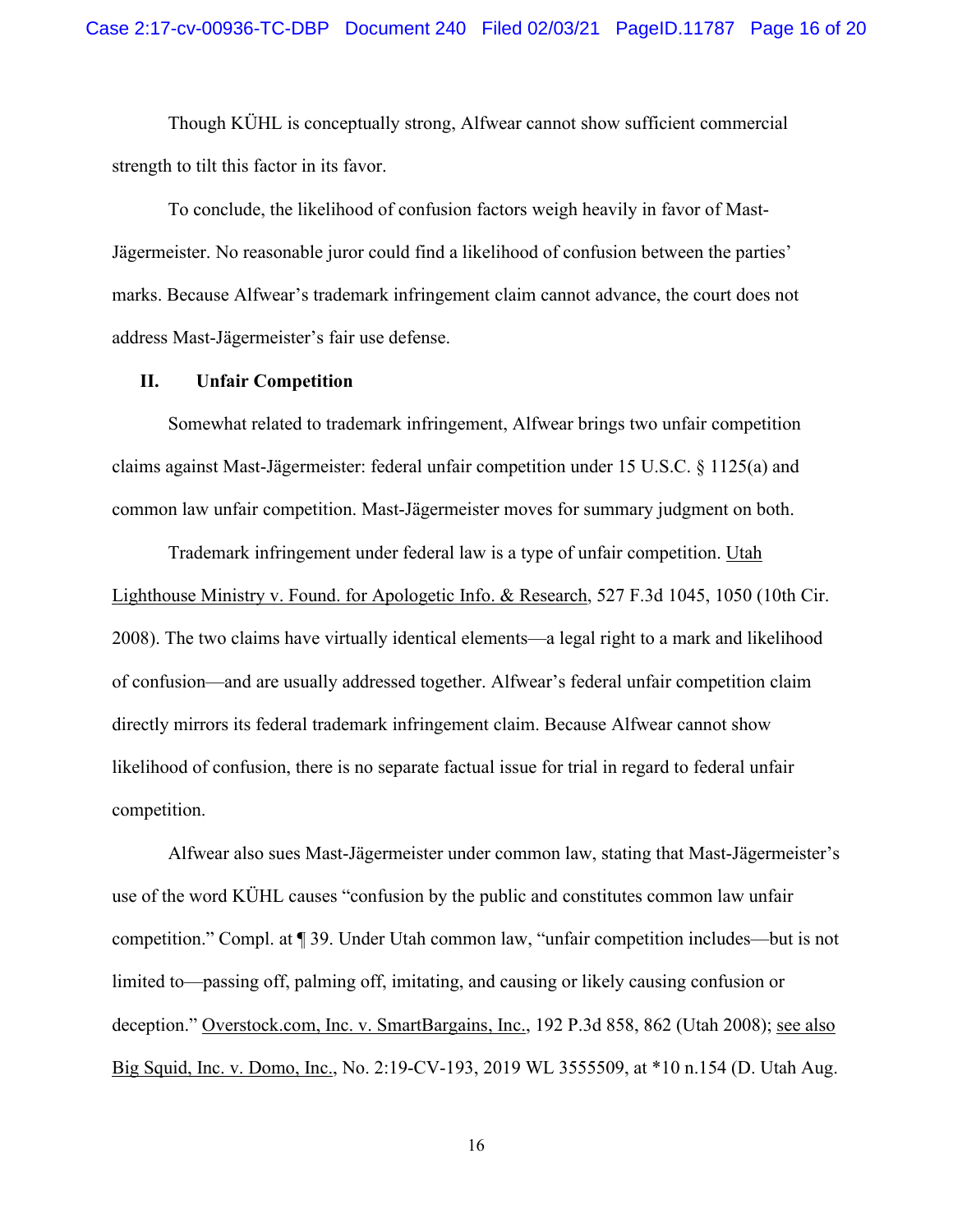5, 2019) (collecting Utah cases). As previously described, there is no genuine issue of fact about whether Mast-Jägermeister's use of KÜHL is likely to confuse consumers. Alfwear's common law claim depends on this confusion element. Consequently, it fails as a matter of law.

# **III. Dilution**

Finally, Mast-Jägermeister moves for summary judgment on Alfwear's claim for dilution under 15 U.S.C.  $\S$  1125(c). In contrast to trademark infringement, dilution is defined as "the lessening of the capacity of a famous mark to identify and distinguish goods or services," regardless of competition between the owners of the marks or likelihood of confusion. 15 U.S.C. § 1127. To prevail on a claim for dilution, a plaintiff must show that it owns a "famous" mark, that its mark was famous before the defendant began using of the mark, and that the defendant's use has or will cause dilution. Id.  $\S 1125(c)(1)$ ; see also Poison Spider Bicycles, Inc. v. TAP Mfg., LLC, No. 2:16-CV-00148, 2018 WL 836364, at \*7 (D. Utah Feb. 12, 2018). Dilution means that defendant's use of the trademark will likely "blur" or "tarnish" the plaintiff's mark or harm its reputation. Id.  $\S 1125(c)(2)(B)$ –(C).

A mark is famous if it is "widely recognized by the general consuming public of the United States as a designation of source of the goods or services of the mark's owner." Id. §  $1125(c)(2)(A)$ . In determining whether a mark possesses the requisite degree of recognition, the court may consider all relevant factors, which are similar to those analyzed for commercial strength. They are: "the duration, extent, and geographic reach of advertising and publicity of the mark"; "the amount, volume, and geographic extent of sales of goods or services offered under the mark"; "the extent of actual recognition of the mark"; and whether the mark was registered. Id.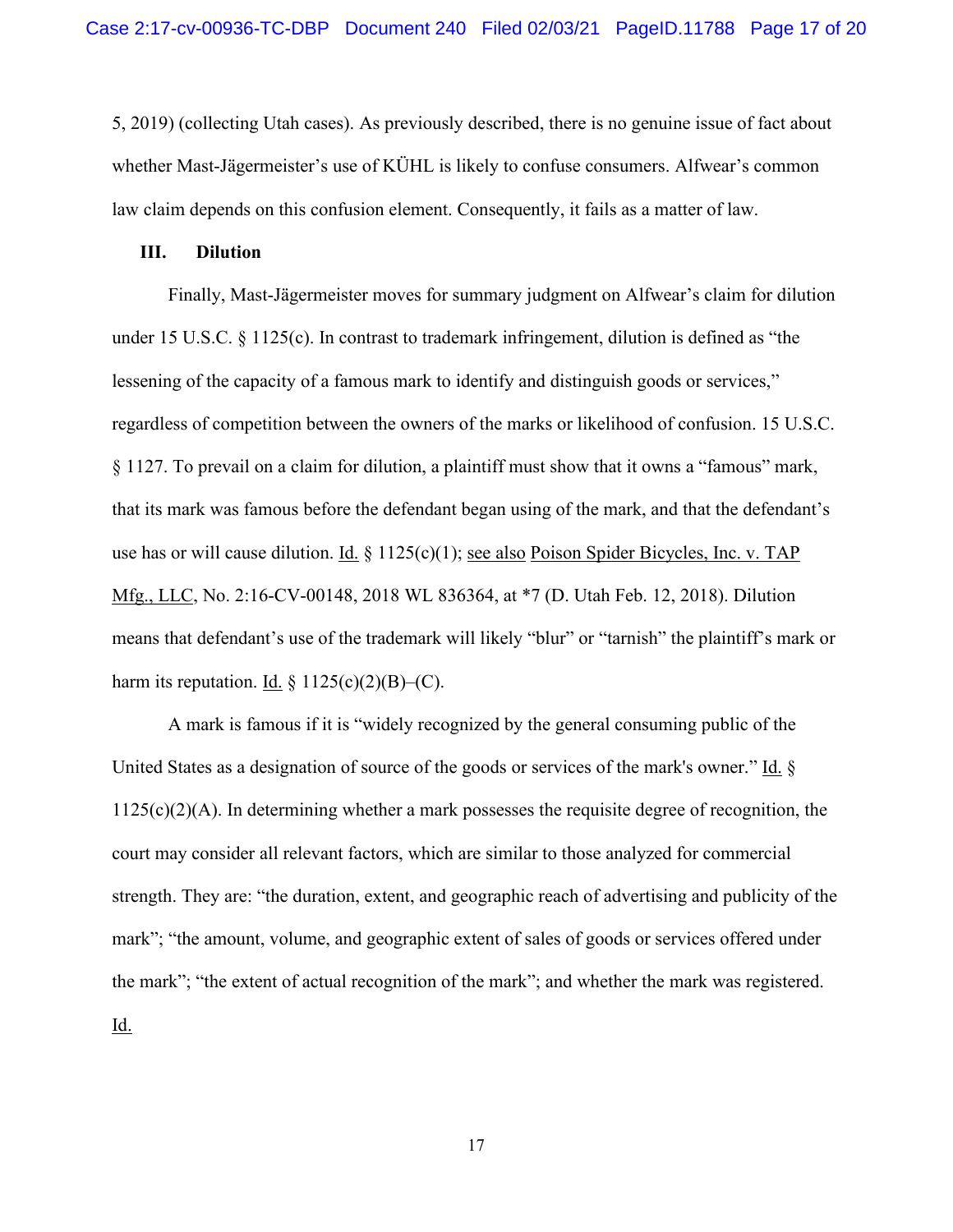To support its contention that KÜHL is famous, Alfwear provides facts about its total sales, number of retail partners, and number of advertisements. See Opp'n Br. at 90–91. Alfwear emphasizes that "KÜHL is the fourth largest player in the industry after Patagonia, Columbia, and North Face" and the KÜHL mark has been used in connection with its clothing line since 1993. Id. at 89–90. It "sells to over 1,000 retailer partners with over 3,000 locations, through multiple channels of distribution …. It has well known distributors like REI, Scheels, and Eastern Mountain Sports, and has had millions of page views and extensive social media presence, including obviously Facebook, Instagram, Twitter, and YouTube." Id. at 90. Alfwear's advertisements are "likely appear on over 100,000 websites." Id. at 91. Alfwear also lists various celebrities and athletes who have worn KÜHL clothing, including the race car driver Dale Earnhardt Jr., and actors Harrison Ford and Matthew McConaughey.

But Alfwear does not put its statistics in context, and these facts alone do not necessarily illustrate wide recognition by the American public. "Raw numbers of product sales and advertising expenses may have sufficed in the past to prove fame of a mark, but raw numbers alone in today's world may be misleading." Bose Corp. v. QSC Audio Prod., Inc., 293 F.3d 1367, 1375 (Fed. Cir. 2002). Alfwear does not explain how its sales and advertising expenditures compare to other clothing companies, and a reasonable juror could not discern whether raw statistics like "over 1,000 retail partners" and "200 million in total sales from 2018–2020" actually indicate fame. Opp'n Br. at 90. Today, many people and entities have "millions of page views" and extensive online presences, but this does not necessarily mean they are widely recognized. Id. And just because some celebrities wore KÜHL clothing once does not demonstrate that KÜHL is a household name. See Poison Spider Bicycles, 2018 WL 836364 at 7.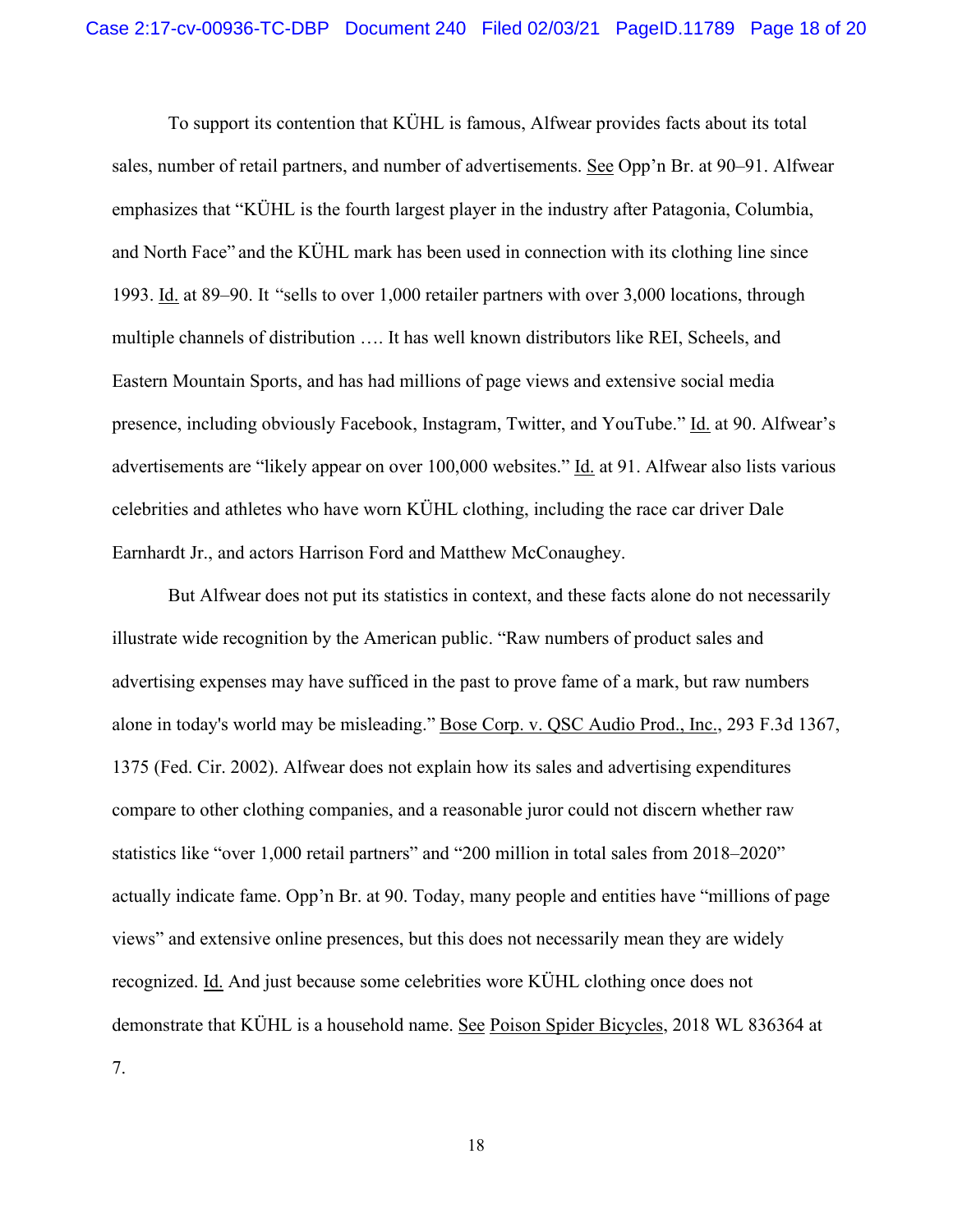Further, the 2006 amendments to 15 U.S.C. § 1225(c)(2)(A) require more than "niche market fame" to support that a mark is famous within the meaning of the trademark dilution statutes. See e.g. King of the Mtn. Sports, 968 F. Supp. at 578 (fame within the niche market of hunting apparel was insufficient for purposes of trademark dilution); Poison Spider Bicycles, 2018 WL 836364 at \*7 (fame within the Southern Utah bicycling community was insufficient to establish fame).

Alfwear cannot show that KÜHL is famous outside of the niche outdoor apparel market. In his deposition, Alfwear's president and founder emphasized how Alfwear's branding strategy focuses, to some degree, on exclusion. "A brand is a club. A club isn't just who you allow in, but more importantly who you don't. . . [w]e don't want to sell to 80% of the people, because 80% of the people don't care. What they want is price. We don't want that customer." Opp'n App. Ex 1 (Boyle Dep.) at 23:3–4; 47:5–8. If Alfwear does not seek to sell its product to 80% of people, it is difficult to see how KÜHL is widely recognized by the general American public. At best, KÜHL is famous only within the niche outdoor clothing market.

Alfwear has not provided evidence that would allow a reasonable juror to find that its mark is famous. Its dilution claim fails at this stage.

#### **CONCLUSION**

For the reasons described, Mast-Jägermeister has shown that there is no genuine dispute of fact for trial. Alfwear has not produced sufficient evidence for a reasonable juror to find the required elements of federal trademark infringement, dilution, or federal or common law unfair competition. Mast-Jägermeister's motion for summary judgment (ECF No. 127) is GRANTED.

DATED this 3rd day of February, 2021.